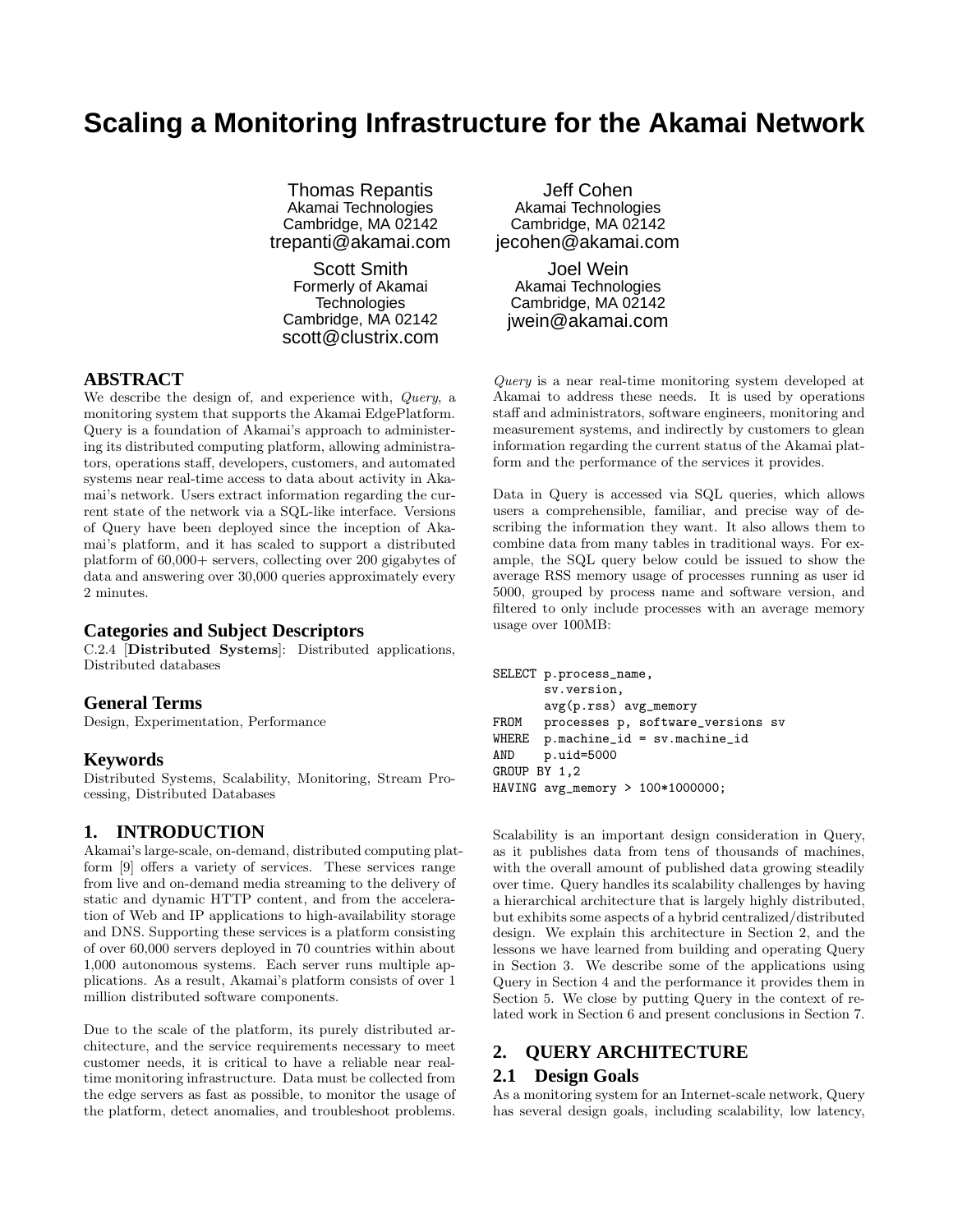reliability and fault-tolerance, data consistency and data completeness, and providing an atomic snapshot of the Akamai network. In addition, the design of Query must integrate with our overall system design sensibilities, which involve the use of redundant and distributed commodity hardware as opposed to smaller numbers of higher-end special purpose servers [2]. As it is difficult to achieve all of these in one system, the design of such a system must make tradeoffs among these goals. We now discuss each goal of Query's design in more detail.

#### *2.1.1 Scalability*

Query needs to scale as both the amount of published data and the number of queries being issued grow continuously. The growth in the amount of published data is driven by growth in the number of machines in the network (both to scale mature services and initiate new services), the number of tables reported by old and new software components, and the size of these tables, some of the largest of which grow with the size of Akamai's customer base and the size of the network. Section 3 discusses techniques Query uses to address its scalability needs.

## *2.1.2 Latency*

Data provided by Query needs to be fresh. Although the automated response to network faults does not rely on Query, the timely availability of recent monitoring data is important to many applications. For example, system anomalies must be detected quickly to enable a rapid investigation and response. This is not possible if data are substantially out of date. Not only do the data used to answer a query need to be recent, but that answer needs to come back promptly. It is unacceptable for an application or user to have to wait a long time to get results. This leads to two notions of latency in Query: data latency (how old are the data) and query response time (how long does it take to get an answer). Query uses caching to reduce both types of latency, as described in Section 3.1. It also uses redundant machines to reduce the load of queries on each machine, to reduce query response time.

## *2.1.3 Reliability*

With over 60,000 machines, some are always down or unreachable. Thus, Query's design needs to handle machine and connectivity failures gracefully. We address failures of the query infrastructure with redundancy, whereas we address failures of edge machines using algorithms for deciding when to temporarily cease waiting for data from a particular edge server. Section 3.6 discusses how Query handles faults in more detail.

#### *2.1.4 Eventual Consistency and Synchronization*

Maintaining a consistent view of a network of over 60,000 machines is a significant challenge. Each Query Top-Level Aggregator (TLA), which is a server that aggregates data from across the network into tables, can see some portion (possibly all) of the Akamai network. Query must guarantee that if a row is published on a particular edge machine, then every TLA that can see that edge machine will eventually have that row. Furthermore, it must guarantee that the data a TLA has from an edge machine can never become older; that is, older data can be replaced with newer data, but not

the other way around. Finally, each TLA should have an approximately synchronous snapshot of the network; no two rows of data that it contains should have been published too far apart in time. Keeping low latency and fault-tolerance while guaranteeing universal consistency and synchronization at all times would be prohibitively difficult. Therefore, data completeness and synchronization within a TLA as well as across TLAs are best-effort.

# **2.2 Distributed Architecture**

Query has a hierarchical structure that allows it to scale. The Akamai network is organized into *clusters*, which are groups of machines in the same physical location. There are thousands clusters of widely varying sizes, totaling over 60,000 machines. In each cluster, Query runs on each machine to collect data from all software components on that machine that publish into Query. Within each cluster, a set of machines called Cluster Proxies collect all the data from the cluster and combine them. Top Level Aggregators (TLAs) combine data from all clusters into tables. The TLAs then send copies of their tables to machines called SQL parsers, which then receive queries and compute their answers. While the TLA and the SQL parser functions can be co-located on the same machines, separating them allows them to be scaled separately (as TLA resources scale primarily with network and table size, while SQL parsers scale primarily with request load). Additionally, to help TLAs cope with the data collection load, the function of applying table updates can be split across multiple machines known as TLA children. We discuss this in more detail in Section 3.5. Figure 1 shows the basic Query architecture.

Some applications are not interested in data from the entire network, so only certain TLAs can see all 60,000 machines. Others can see only a subset of the clusters that serve a common purpose. We call such a group of clusters a subnetwork and a TLA that can see the entire Akamai platform a Mega TLA. The smaller subnetworks are small enough that the same machine has enough resources to both collect data and provide answers to queries. We call such a machine a TLA/SQL.

For fault-tolerance and scalability, most of Akamai's systems are highly replicated, and Query is no exception. Multiple machines serve data for each subnetwork. If one SQL parser goes down, applications switch to using another intended for the same role. This happens transparently to the applications because they use DNS names to locate SQL parsers. If one TLA goes down, SQL parsers switch to another. If one Cluster Proxy goes down, TLAs switch to another. Finally, if an edge machine goes down, we omit rows from that machine from Query until the machine comes back up.

# **2.3 Data Collection**

When a user or application issues a query to a SQL parser, the SQL parser checks if it has all the tables that query uses. If it does, it computes the answer immediately. Otherwise, it sends a request for any missing tables to the TLA. If the TLA doesn't have all the tables it needs, it requests the missing ones from all Cluster Proxies, which then request them from their respective clusters.

Upon receiving a request for a table, Query does not send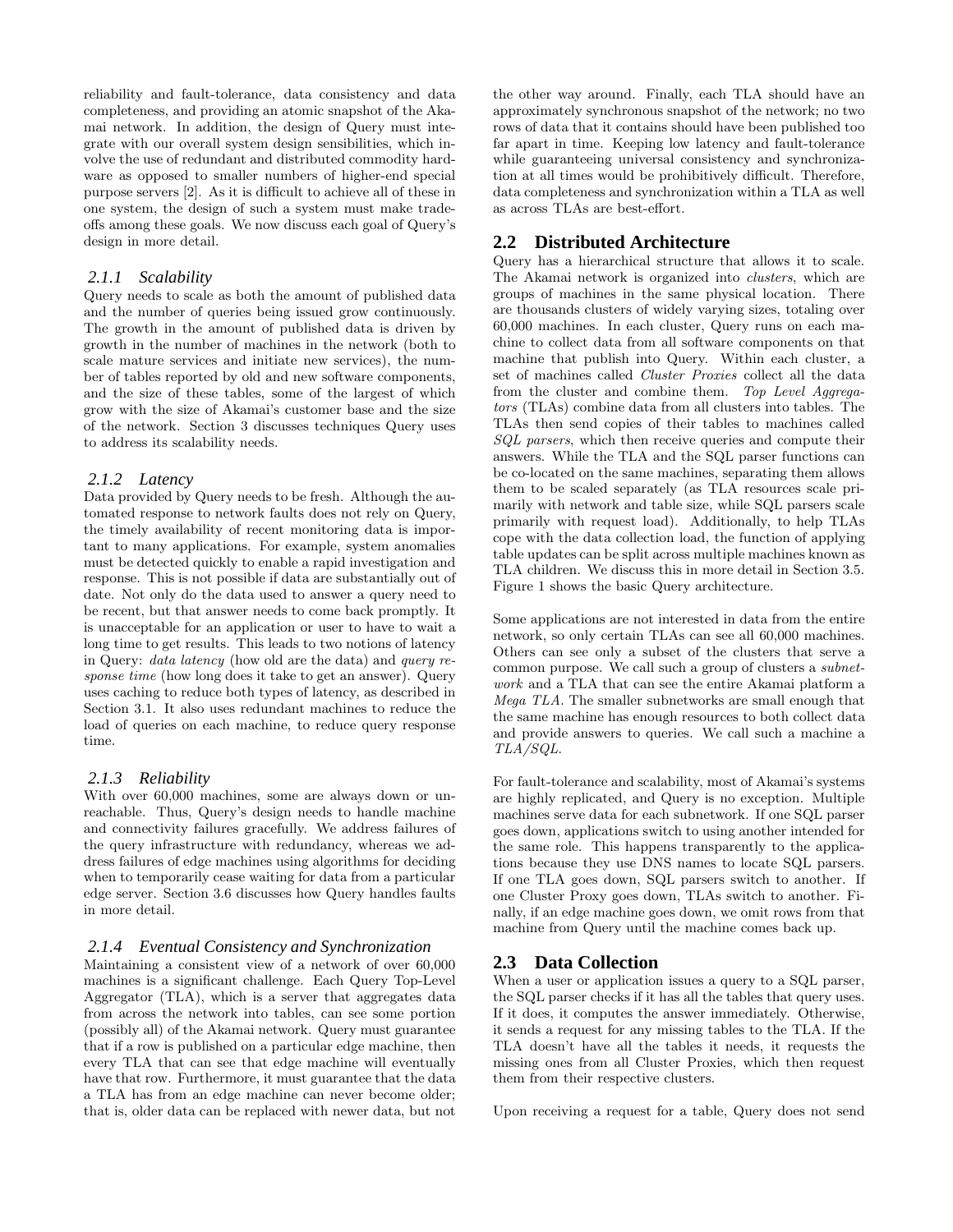

Figure 1: Basic query architecture.

the table back immediately, because that would violate our best-effort synchronization. Instead, it includes the newly requested table in its future nearly-synchronous snapshots. We call each nearly-synchronous snapshot a *generation*; generations start at predefined intervals (such as every two minutes), with some variation based on system load. (We discuss this in more detail in Section 5.)

Every generation, every edge machine sends to each Cluster Proxy all tables that the Cluster Proxy has requested, the Cluster Proxies combine the data they have received and send to each TLA all the tables that TLA has requested, and the TLAs send to the SQL parsers all tables that each SQL parser has requested. These sends are staggered such that each step happens shortly after the prior step completes. Once the SQL parser has all the tables, it answers the query. Because of temporal locality of reference, tables are likely to be reused again soon, so the SQL parser keeps requesting each table until some period of time has elapsed with no queries using it.

We know that some tables will be used frequently, so we speed this process up dramatically for all of those common cases by preemptively requesting those tables. We describe that process in Section 3.1.

Collecting data from a large number of machines exposes interesting tradeoffs between completeness and latency. For example, if a TLA has only received a copy of a table from half of the clusters, it could decide that it has the table, even though it is incomplete, or it could wait before sending that table to the SQL parsers. We choose completeness except in extreme cases, to maximize the visibility into the network. A Cluster Proxy, likewise, does not send a copy to the TLA unless all machines in the cluster that have the table have sent it. If an edge machine fails to provide a copy for three minutes, the Cluster Proxy will drop that machine's rows entirely. A TLA will likewise drop a cluster that fails to provide a table for three minutes after it is requested. A TLA does not provide a table unless all Cluster Proxies that have the table have sent their copies to the TLA.

Another motivation for this behavior is to provide clear se-

mantics that rows reported directly by down machines or clusters will disappear after some period of time, thus simplifying the interface provided to the users of Query. Similarly, to provide clear semantics to Query's users, tables detailing the configuration of the network (such as the tables enumerating machines and clusters) are sourced, so as to be guaranteed to be provided in their entirety.

#### **2.4 Aggregator Sets**

Query's TLAs, TLA/SQLs, and SQL parsers (collectively referred to as aggregators) are divided into aggregator sets that serve a common purpose. Each aggregator set sees tables from a particular part of the Akamai network and is intended for certain users. That allows us to make sure that critical applications get the performance they need. For example, we do not want developers testing out queries to interfere with automated systems collecting important information used for operational monitoring of the network. We therefore have sets of aggregators specifically for certain applications or groups of applications. We control the load on critical aggregator sets to make sure they offer an acceptable level of service.

#### **3. TECHNIQUES AND EXPERIENCES**

Query is used widely within Akamai. This popularity, combined with application and network growth, has posed significant scalability challenges. In this section, we discuss the approaches we have developed and the lessons we have learned from building and operating this system. We describe the architectural and administrative techniques we have used to allow the system to continue to scale, and how we manage the system so that each class of users and applications can access the information they need with reliability guarantees appropriate to their requirements.

## **3.1 Caching, Prediction, and Compression Policies**

Query employs a variety of policies to anticipate what data will be necessary to answer near-term future queries. In some sense, an aggregator contains the subset of global network data that constitute its best guess at what will be requested soon. It constructs this guess by requesting certain tables in advance (a process called prewarming), caching certain subqueries, and requesting updates for recently requested tables.

Each aggregator reads a configuration file (distributed dynamically through Akamai's configuration management system[11]) telling it what tables to prewarm. These tables are requested in each generation, even if no query has recently asked for them. As a result, as soon as a query arrives that wants to use only prewarmed tables, its answer can be computed immediately, ensuring that our most urgent queries complete quickly. Combined with the fact that a table that is not prewarmed is requested for some period of time after it is used (with that clock resetting after each later use), the vast majority of queries can complete without having to wait for Query to fetch tables.

Query caches the results of its views during each generation of tables, and its configuration files define views that describe many common sub-queries. This simplifies users'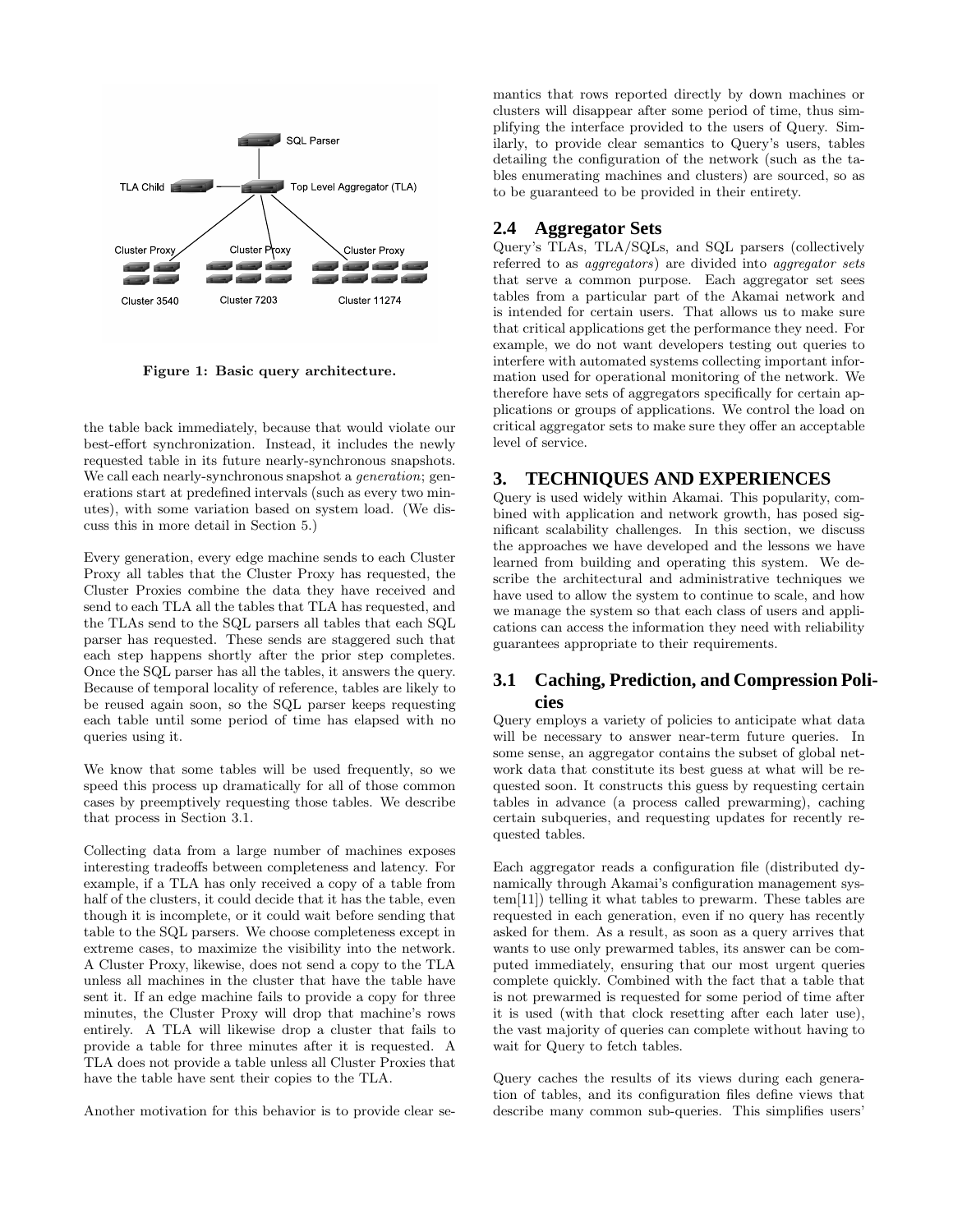SQL code and enables Query to compute the result of each view only once per cycle.

To minimize the communication related to collecting data from the edge, Query does not send full copies of every table. Instead, each cluster sends each TLA only the information about what has changed since the last generation. This saves about half the bandwidth Query would need to use otherwise. To further reduce bandwidth consumption, data are being compressed before being transmitted.

#### **3.2 Network Partitioning**

The Akamai network is not entirely homogeneous. For example, machines performing infrastructural tasks are often separated into different subnetworks from machines serving end-user requests. Often times, queries only need data from one of these types of machines. Because each subnetwork is somewhat smaller than the whole, an aggregator talking to only that subnetwork will have an easier time scaling than one combining data from across the entire network. Every subnetwork has such aggregators, and most queries use them. Only those queries that use the Mega aggregators, whose purpose is to join data from all subnetworks, experience the complete effects of our scale. Other techniques in this section are used to mitigate or eliminate those effects.

#### **3.3 User Partitioning**

Different users or applications have different requirements for Query. Some users need Query to handle a large volume of data, such as for analyzing traffic patterns across all machines. Other users need Query to handle as little data as possible, so that it can aggregate data and answer queries quickly with a high level of availability, so that Akamai operations can be alerted to anomalies requiring investigation. Some users need to test queries to understand the impact of their resource utilization on Query SQL parsers. These requirements are challenging to satisfy simultaneously.

We solve this problem by partitioning the use of Query. Depending on the volume of data and the load of queries we send to a TLA or SQL parser, it will have a certain speed of response and level of reliability. We divide up the load so that critical applications have their own dedicated aggregators, and no application runs against aggregators that fail to meet its reliability needs.

## **3.4 Table partitioning**

In addition to partitioning based on subnetworks and usage, Query allows for table partitioning. Using this technique, aggregators for the same subnetwork and usage only serve a subset of tables, to reduce their load. Table partitioning significantly improves Query's performance and relies on two features of the usage pattern: (1) although SQL theoretically allows any set of tables to be joined, only certain sets can be joined to produce anything interesting; and (2) although the sets of tables that are used together can theoretically change at any time, in practice they change very slowly. Typically, we can divide the tables used by a particular user into several sets of approximately equal size. This can only go so far, as one of the partitions will still need to have all the tables used by the most resource-intensive query. But it means we can scale up to the point where a single query takes all of the resources of the machine. Indeed, a few Query machines are currently deployed to repeatedly answer a single resourceintensive query for a customer-facing application.

Partitioning is most useful if it can be done transparently to Query's users. Rather than pointing to specific Query machines, applications reference partitions in a manner that can be rapidly changed as partitions are reconfigured. Additionally, aggregators can send back messages redirecting users to other partitions, based on their view of how other aggregators are configured.

## **3.5 Clustering**

Collecting, decoding, and combining data from over 60,000 machines and sending that to SQL parsers can be too heavy a task for a single TLA. Therefore, the load of a TLA can be shared among multiple machines: a TLA, and zero or more machines called TLA children. Each TLA can be told to distribute a certain set of tables among its TLA children by a configuration file, a process called deferring. Upon receiving tables from a cluster, the TLA will send the deferred tables to the TLA children, who will decode them, combine the copies from all the clusters, and encode them into the same efficient form the TLA uses to talk to SQL parsers. The TLA children then send back the encoded form of the table, and the TLA sends it to the SQL parsers along with tables from the TLA itself and from all other TLA children.

## **3.6 Handling Faults**

With over 60,000 machines publishing into Query and over a hundred aggregators, some Query machines are down or unreachable at any time. In this section we discuss how Query copes with these failures. We also discuss what we have learned about tradeoffs between fault tolerance and fault isolation.

Query needs to handle failures of edge machines, dropped connections to edge machines, and aggregator failures. The latter are handled using redundancy. If a TLA goes down, its SQL parsers can switch to any of several others in the same aggregator set. If a SQL parser goes down, its users can still use others in the same aggregator set. Redundancy also helps address the failures of edge machines, since each cluster will have multiple Cluster Proxies. However, when an entire cluster of edge machines becomes unavailable, for example, due to a connectivity issue, aggregators temporarily drop it, instead of holding up new table updates waiting for its data or serving overly stale data.

Some of Query's features illustrate tradeoffs between fault tolerance and fault isolation. For example, fault tolerance dictates that if a SQL parser is talking to a TLA, and that TLA goes down, the SQL parser should switch to another TLA. Fault isolation, on the other hand, dictates that the SQL parser should be prevented from talking to another TLA, because the TLA may have gone down due to the size of the request from the SQL parser, in which case switching would just impact another TLA. By default, SQL parsers can switch to other TLAs in the same aggregator set. By changing configuration, SQL parsers can be rapidly reconfigured to only utilize a subset of the TLA set. That gives operations staff the flexibility needed to choose the best approach for every level of load and quality of availability needed.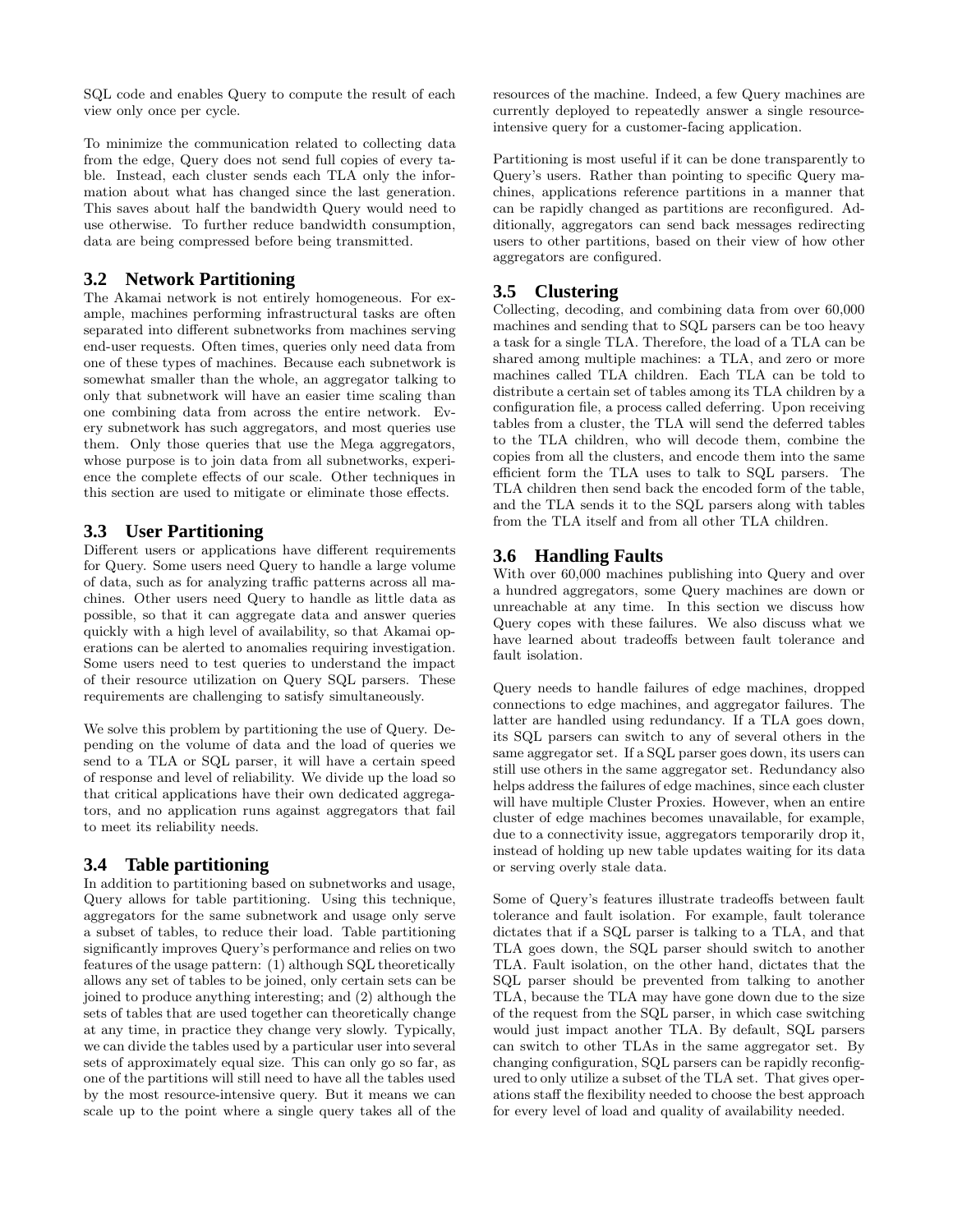# **4. APPLICATIONS**

In this section, we describe some of the most significant users of Query.

One of the most important Query users is Akamai's "alert system", used to identify anomalies on the network. The alert system is based on SQL queries called "alerts" that are executed periodically. These alerts are defined by developers or operations engineers, and trigger based on violations of invariants (i.e., rows are returned by a SQL query) or when reported parameters cross thresholds. For example, an alert might indicate that a machine has been automatically taken out of service due to a hardware problem and needs repair. Alerts that trigger are responded to based on their priority and utilize associated procedures which define an appropriate response. This application depends upon several of Query's main design goals, including its near realtime view of the network and the completeness of the data it provides. The alerting system relies on high availability and low latency of data, but has load that remains fairly constant over time.

Another important Query user is a historical data collection system which is used for tracking quantitative metrics about Akamai systems over time and displaying them in graphs. Again, this system is based on user-defined queries that are executed periodically, and currently supports over 15,000 such queries. This system depends on a different set of features from the alert system. While latency is extremely important for alerts, historical data collection has lower latency requirements, counting instead on completeness, scalability (due to its high load), and eventual consistency. The graphs in Section 5 were collected with this system.

Finally, a variety of systems give access to Query data to Akamai's customers, including graphs available to the general public on the Akamai website [13]. These applications, often result in a lower system load than some other applications, but have a need for reliability, completeness, and correctness.

## **5. PERFORMANCE**

In this section we present some of the interesting aspects of Query's performance. As the Akamai network has grown by multiple orders of magnitude, the techniques we described in Section 3 have allowed Query to keep data latency and response time within fairly constant bounds.

## **5.1 Data Latency**

Data latency refers to how stale data collected from the edge are at the time they reach the aggregators. Figure 2 shows data latency over a one-day period for a heavily loaded Mega aggregator that spans the entire network. Data latency drops every three minutes, indicating that it takes the machine about three minutes to collect, decode, and combine data from all of the clusters of edge machines.

# **5.2 Query Response Time**

Figure 3 shows the average elapsed time in milliseconds for queries issued to a Mega aggregator used by one particular application over an one-week period. This response time is the latency experienced by users or applications querying the



Figure 2: Data latency (in seconds) over a day on a heavily loaded aggregator.

system. It includes the time required to obtain the requested data and process any particular query. It also includes any queueing delays on the aggregator due to other concurrently executing queries. Thus, the response time depends on data availability and query complexity, but also on aggregator load.

One interesting observation about this graph is its apparent wave-like shape. As the total utilization of the Akamai network varies based on time-of-day, and because some query tables are sized proportionally to the current network utilization, aggregator load also varies based on time-of-day. The two lower peaks are for Saturday and Sunday.

# **6. RELATED WORK**

Query has been in development for approximately 12 years. Rather than comparing Query today to the state of the art at its inception, in this section we reference related work that has appeared throughout Query's lifetime.

Large-scale network monitoring systems face challenges related both to data volume and network size, as well as network and machine failures. SDIMS [15] attacks the scalability challenges by using Distributed Hash Tables to create scalable aggregation trees. It also uses lazy and on-demand reaggregation to adjust to network and node reconfigurations.

PRISM [6] employs imprecision to tackle both scalability and failures. Arithmetic imprecision bounds numeric inaccuracy, temporal imprecision bounds update delays, and network imprecision bounds uncertainty due to network and node failures. Employing imprecision enables PRISM to reduce its monitoring overhead and yet provide consistency guarantees despite failures.

Several system administration tools such as Nagios [8] and SCOM [12] exist for monitoring network services and machine resources. Query serves a similar purpose, by allowing users to specify complex monitoring tasks using a SQL-like interface.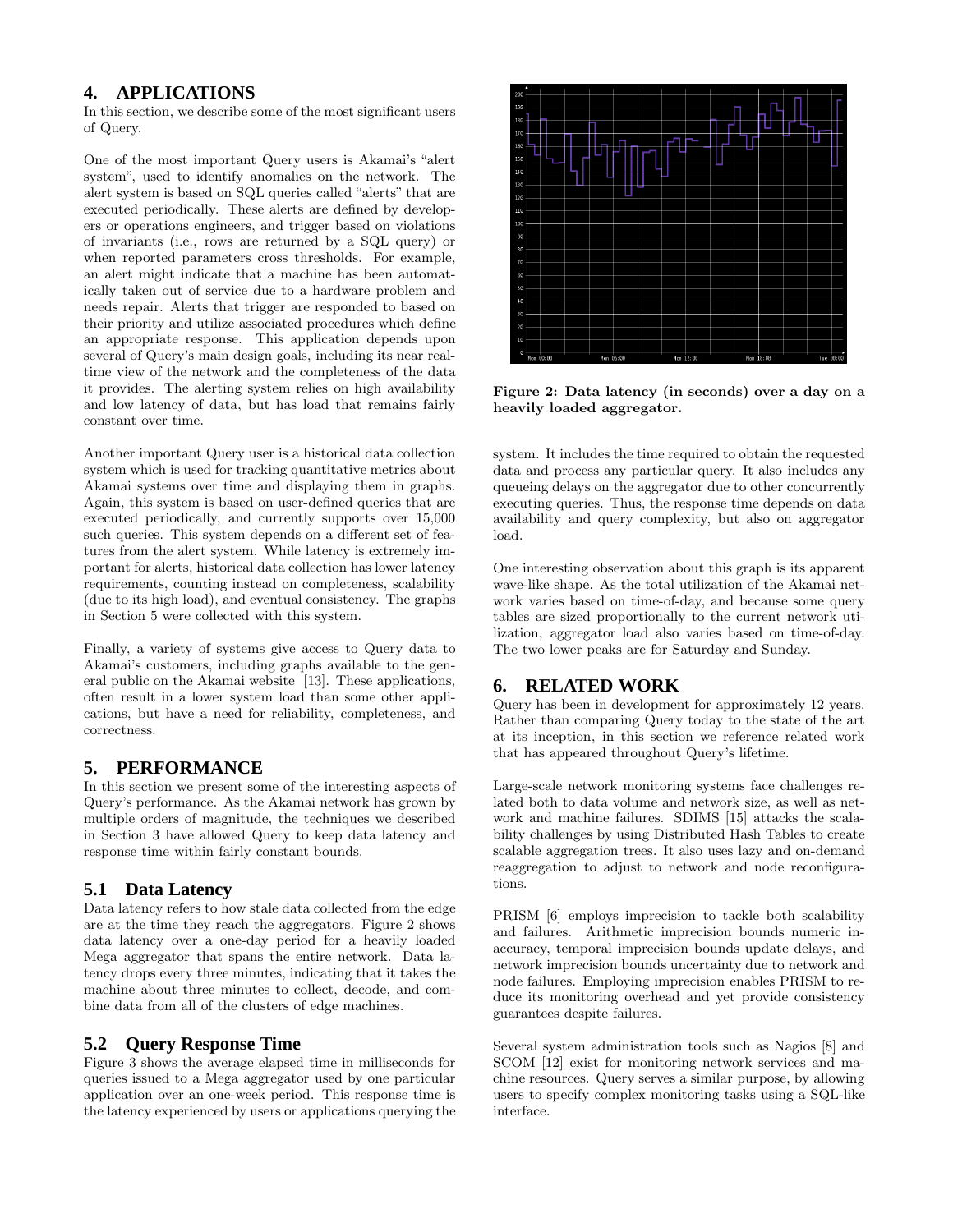

Figure 3: Query response time (in milliseconds) over a week. The oscillation is due to patterns of network usage. The size of many tables grows and shrinks with network load, which varies over the course of the day.

Real-time processing of high-volume, continuously updated data has been the focus of several research efforts in the area of stream processing systems. Telegraph [3], STREAM [7], and Aurora/Medusa [4] were the first generation of such systems, focusing on providing a SQL-like interface to query continuously updated data. Borealis [1], as a continuation of the Aurora Project focused on the challenges related to implementing such a system in a distributed fashion, with particular emphasis in load shedding and fault-tolerance. Synergy [10] has focused on composing distributed stream processing applications, while paying attention to their endto-end Quality of Service requirements.

Distributed stream processing has been the focus of several industrial research efforts as well. IBM's System S [14] has focused on a variety of stream processing applications with highly variable rates, utilizing a large number of stream processing nodes. AT&T's Gigascope [5] has focused on monitoring network traffic at extremely high-volumes.

#### **7. CONCLUSIONS**

We have discussed the design, implementation, and lessons learned from operating Query, Akamai's large-scale monitoring system. Query enables the processing of data from over 60,000 edge servers in near real-time. The availability of a powerful SQL-like interface to that data has been an important element in how we manage our network. In this paper we have focused on the design choices that enable Query to scale as the network size, the data volume, and the number of queries grow. We have shown how Query addresses these scalability challenges, while providing a data latency in the order of minutes and an average query response time in the order of tenths of a second.

## **8. ACKNOWLEDGMENTS**

The authors would like to thank everyone who has developed and supported Query throughout the years, including Andy Berkheimer, Josh Buresh-Oppenheim, Timo Burkard,

James Chalfant, Ron Chaney, Greg Fletcher, Stephen Gildea, Dan Katz, Sef Kloninger, Alan Krantz, Phil Lisiecki, Andrew Logan, Brian Mancuso, Erik Nygren, Tim Olsen, James Park, Jan-Michael Santos, and Brad Wasson.

#### **9. REFERENCES**

- [1] D. Abadi, Y. Ahmad, M. Balazinska, U. Cetintemel, M. Cherniack, J. Hwang, W. Lindner, A. Maskey, A. Rasin, E. Ryvkina, N. Tatbul, Y. Xing, and S. Zdonik. The design of the Borealis stream processing engine. In Proceedings of the Second Biennial Conference on Innovative Data Systems Research, CIDR, Asilomar, CA, USA, January 2005.
- [2] M. Afergan, A. LaMeyer, and J. Wein. Experience with some principles for building an internet-scale reliable system. In Proceedings of the 2nd USENIX Workshop on Real, Large Distributed Systems, WORLDS, San Francisco, CA, USA, December 2005.
- [3] S. Chandrasekaran, O. Cooper, A. Deshpande, M. F. andJ.M. Hellerstein, W. Hong, S. Krishnamurthy, S. Madden, V. Raman, F. Reiss, and M. Shah. TelegraphCQ: Continuous dataflow processing for an uncertain world. In Proceedings of the First Biennial Conference on Innovative Data Systems Research, CIDR, Asilomar, CA, USA, January 2003.
- [4] M. Cherniack, H. Balakrishnan, M. Balazinska, D. Carney, U. Cetintemel, Y. Xing, and S. Zdonik. Scalable distributed stream processing. In Proceedings of the First Biennial Conference on Innovative Data Systems Research, CIDR, Asilomar, CA, USA, January 2003.
- [5] C. Cranor, T. Johnson, O. Spataschek, and V. Shkapenyuk. Gigascope: a stream database for network applications. In Proceedings of the 2003 ACM SIGMOD International Conference on Management of Data, San Diego, CA, USA, June 2003.
- [6] N. Jain, P. Mahajan, D. Kit, P. Yalagandula, M. Dahlin, and Y. Zhang. Network imprecision: A new consistency metric for scalable monitoring. In Proceedings of the 8th USENIX Symposium on Operating Systems Design and Implementation (OSDI), San Diego, CA, USA, December 2008.
- [7] R. Motwani, J. Widom, A. Arasu, B. Babcock, S. Babu, M. Datar, G. Manku, C. Olston, J. Rosenstein, and R. Varma. Query processing, resource management, and approximation in a data stream management system. In Proceedings of the First Biennial Conference on Innovative Data Systems Research, CIDR, Asilomar, CA, USA, January 2003.
- $[8]$  Nagios. http://www.nagios.org/, 2010.
- [9] E. Nygren, R. Sitaraman, and J. Sun. The Akamai Network: A platform for high-performance Internet applications. ACM SIGOPS Operating Systems Review, 44(3), July 2010.
- [10] T. Repantis, X. Gu, and V. Kalogeraki. QoS-aware shared component composition for distributed stream processing systems. IEEE Transactions on Parallel and Distributed Systems (TPDS), 20(7):968–982, July 2009.
- [11] A. Sherman, P. Lisiecki, A. Berkheimer, and J. Wein. ACMS: The Akamai configuration management system. In Proceedings of the 2nd USENIX Symposium